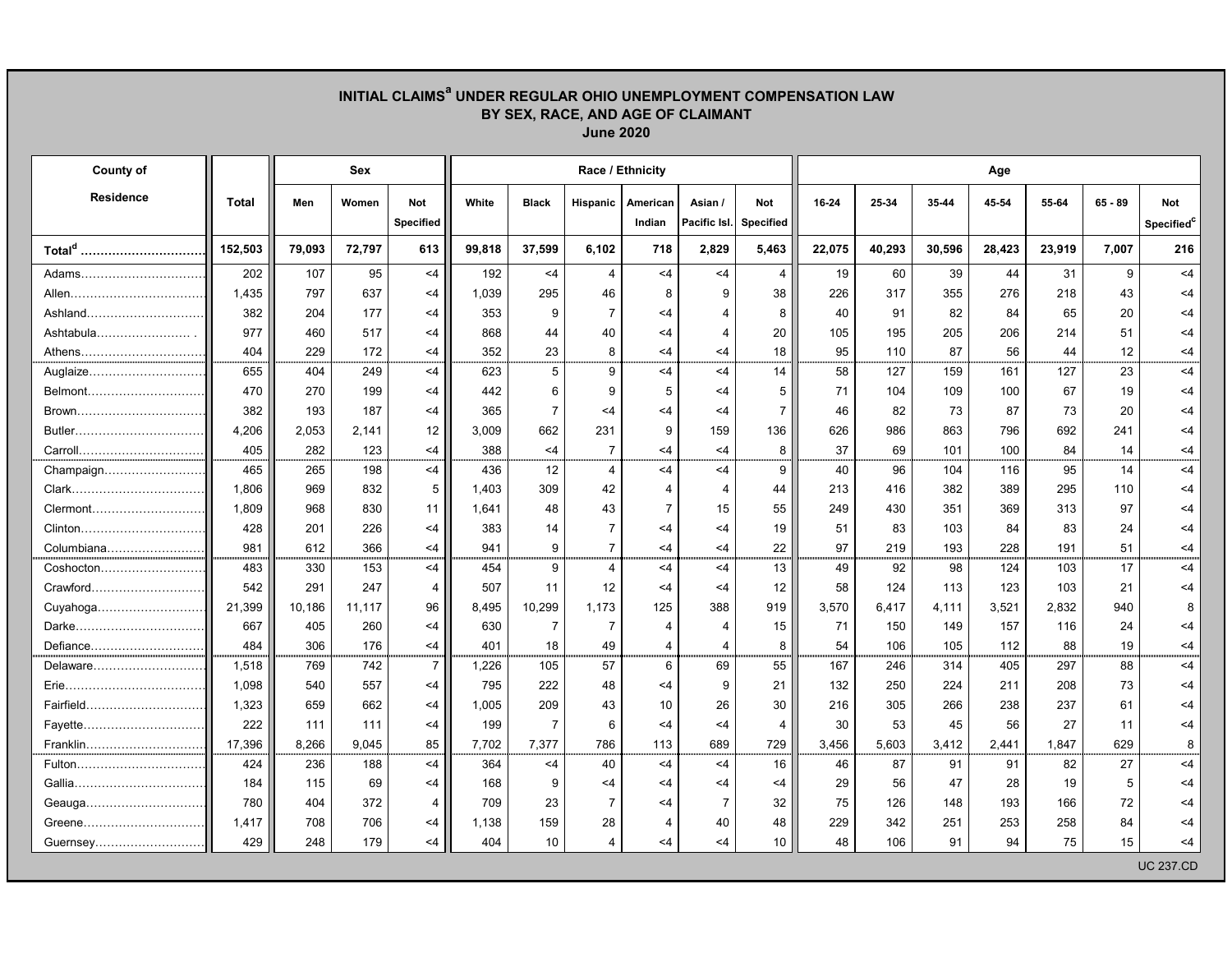## **INITIAL CLAIMSa UNDER REGULAR OHIO UNEMPLOYMENT COMPENSATION LAW BY SEX, RACE, AND AGE OF CLAIMANT June 2020**

| County of         |              | <b>Sex</b> |       |                |       |                | Race / Ethnicity |          |                |                  | Age   |       |       |       |       |                |                        |  |  |
|-------------------|--------------|------------|-------|----------------|-------|----------------|------------------|----------|----------------|------------------|-------|-------|-------|-------|-------|----------------|------------------------|--|--|
| Residence         | <b>Total</b> | Men        | Women | <b>Not</b>     | White | <b>Black</b>   | Hispanic         | American | Asian /        | Not              | 16-24 | 25-34 | 35-44 | 45-54 | 55-64 | $65 - 89$      | Not                    |  |  |
|                   |              |            |       | Specified      |       |                |                  | Indian   | Pacific Isl.   | <b>Specified</b> |       |       |       |       |       |                | Specified <sup>c</sup> |  |  |
| Hamilton          | 10,701       | 4,904      | 5,748 | 49             | 4,560 | 5,225          | 276              | 61       | 226            | 353              | 1,848 | 3,307 | 2,131 | 1,576 | 1,342 | 491            | 6                      |  |  |
| Hancock           | 1,031        | 515        | 510   | 6              | 872   | 46             | 60               | $<$ 4    | 21             | 30               | 128   | 273   | 197   | 229   | 165   | 39             | $<$ 4                  |  |  |
| Hardin            | 370          | 225        | 144   | <4             | 351   | 12             | $<$ 4            | $<$ 4    | $<$ 4          | 5                | 41    | 99    | 90    | 77    | 54    | 9              | $<$ 4                  |  |  |
| Harrison          | 137          | 83         | 54    | $<$ 4          | 127   | 5              | $<$ 4            | $<$ 4    | $<$ 4          | 4                | 14    | 29    | 33    | 29    | 25    | $\overline{7}$ | $<$ 4                  |  |  |
| Henry             | 339          | 199        | 136   | 4              | 283   | 8              | 38               | $<$ 4    | $<$ 4          | $\overline{7}$   | 41    | 87    | 67    | 83    | 50    | 11             | $<$ 4                  |  |  |
| Highland          | 374          | 215        | 158   | <4             | 352   | $\overline{7}$ | 6                | $<$ 4    | $<$ 4          | 9                | 40    | 99    | 84    | 84    | 57    | 10             | <4                     |  |  |
| Hocking           | 192          | 107        | 85    | $<$ 4          | 181   | $<$ 4          | $<$ 4            | $<$ 4    | $<$ 4          | $<$ 4            | 21    | 51    | 33    | 51    | 31    | 5              | $<$ 4                  |  |  |
| Holmes            | 140          | 69         | 71    | $<$ 4          | 134   | $<$ 4          | $<$ 4            | $<$ 4    | $<$ 4          | $<$ 4            | 21    | 23    | 25    | 35    | 25    | 11             | $<$ 4                  |  |  |
| Huron             | 690          | 342        | 346   | $<$ 4          | 597   | 20             | 54               | $<$ 4    | $\overline{4}$ | 12               | 85    | 143   | 138   | 157   | 133   | 33             | $<$ 4                  |  |  |
| Jackson           | 329          | 207        | 122   | $<$ 4          | 310   | $<$ 4          | $\overline{7}$   | $<$ 4    | $<$ 4          | 6                | 34    | 78    | 90    | 73    | 39    | 15             | $<$ 4                  |  |  |
| Jefferson         | 484          | 298        | 186   | <4             | 408   | 59             | 8                | $<$ 4    | <4             | 6                | 68    | 128   | 98    | 87    | 82    | 20             | $<$ 4                  |  |  |
|                   | 560          | 325        | 233   | <4             | 531   | 5              | 10               | $<$ 4    | $<$ 4          | 12               | 48    | 118   | 98    | 136   | 122   | 37             | $<$ 4                  |  |  |
| Lake………………………………  | 2,818        | 1,425      | 1,386 | $\overline{7}$ | 2,304 | 279            | 116              | 8        | 30             | 81               | 346   | 621   | 488   | 604   | 584   | 174            | $<$ 4                  |  |  |
| Lawrence          | 241          | 130        | 110   | $<$ 4          | 218   | 13             | $<$ 4            | $<$ 4    | $<$ 4          | 6                | 27    | 67    | 64    | 47    | 31    | 5              | $<$ 4                  |  |  |
| Licking           | 1,518        | 795        | 718   | 5              | 1,279 | 110            | 23               | 11       | 54             | 41               | 229   | 362   | 307   | 316   | 225   | 78             | $<$ 4                  |  |  |
| Logan             | 736          | 415        | 321   | <4             | 668   | 27             | 21               | $<$ 4    | 6              | 11               | 69    | 159   | 157   | 186   | 135   | 30             | $<$ 4                  |  |  |
| Lorain            | 3,934        | 2,078      | 1,844 | 12             | 2,822 | 494            | 448              | 15       | 33             | 122              | 526   | 922   | 774   | 829   | 689   | 194            | $<$ 4                  |  |  |
| Lucas……………………………… | 6,428        | 3,152      | 3,252 | 24             | 3,341 | 2,267          | 473              | 34       | 56             | 257              | 1,068 | 1,918 | 1,332 | 1,058 | 777   | 272            | $<$ 4                  |  |  |
| Madison           | 273          | 138        | 135   | $<$ 4          | 251   | 6              | $\overline{7}$   | $<$ 4    | $<$ 4          | 6                | 30    | 62    | 64    | 48    | 54    | 15             | $<$ 4                  |  |  |
| Mahoning          | 3,334        | 1,777      | 1,549 | 8              | 2,062 | 928            | 224              | 13       | 19             | 88               | 473   | 853   | 661   | 621   | 554   | 169            | $<$ 4                  |  |  |
| Marion            | 646          | 330        | 315   | <4             | 567   | 46             | 15               | $<$ 4    | $<$ 4          | 13               | 85    | 201   | 131   | 112   | 85    | 32             | <4                     |  |  |
| Medina            | 1,830        | 1,022      | 798   | 10             | 1,637 | 48             | 50               | 6        | 27             | 62               | 196   | 412   | 325   | 437   | 368   | 89             | $<$ 4                  |  |  |
| Meigs             | 152          | 98         | 54    | $<$ 4          | 148   | $<$ 4          | $<$ 4            | $<$ 4    | $<$ 4          | $<$ 4            | 16    | 38    | 32    | 33    | 27    | 6              | $<$ 4                  |  |  |
| Mercer            | 512          | 280        | 231   | $<$ 4          | 466   | $\overline{7}$ | 13               | $<$ 4    | 17             | 9                | 46    | 123   | 112   | 103   | 108   | 20             | $<$ 4                  |  |  |
| Miami             | 1,338        | 747        | 582   | 9              | 1,168 | 65             | 38               | 6        | 18             | 43               | 157   | 282   | 270   | 299   | 259   | 71             | $<$ 4                  |  |  |
| Monroe            | 111          | 62         | 49    | <4             | 109   | $<$ 4          | $<$ 4            | $<$ 4    | $<$ 4          | $<$ 4            | 20    | 20    | 21    | 25    | 21    | $\overline{4}$ | $<$ 4                  |  |  |
| Montgomery        | 7,790        | 3,723      | 4,032 | 35             | 4,211 | 2,936          | 185              | 43       | 107            | 308              | 1,188 | 2,255 | 1,573 | 1,378 | 1,064 | 326            | 6                      |  |  |
| Morgan            | 129          | 85         | 44    | $<$ 4          | 112   | 12             | $<$ 4            | $<$ 4    | $<$ 4          | 4                | 13    | 37    | 29    | 26    | 19    | 5              | $<$ 4                  |  |  |
| Morrow            | 323          | 178        | 144   | $<$ 4          | 307   | $\Delta$       | $<$ 4            | $<$ 4    | $<$ 4          | 9                | 25    | 86    | 66    | 69    | 70    | $\overline{7}$ | $<$ 4                  |  |  |
| Muskingum         | 735          | 387        | 346   | $<$ 4          | 651   | 50             | 14               | $<$ 4    | $<$ 4          | 17               | 93    | 192   | 135   | 165   | 101   | 48             | $<$ 4                  |  |  |
| Noble             | 129          | 77         | 52    | $<$ 4          | 126   | $<$ 4          | $<$ 4            | $<$ 4    | $<$ 4          | $<$ 4            | 16    | 25    | 31    | 24    | 25    | 8              | $<$ 4                  |  |  |
|                   |              |            |       |                |       |                |                  |          |                |                  |       |       |       |       |       |                | <b>UC 237.CD</b>       |  |  |

**2.**